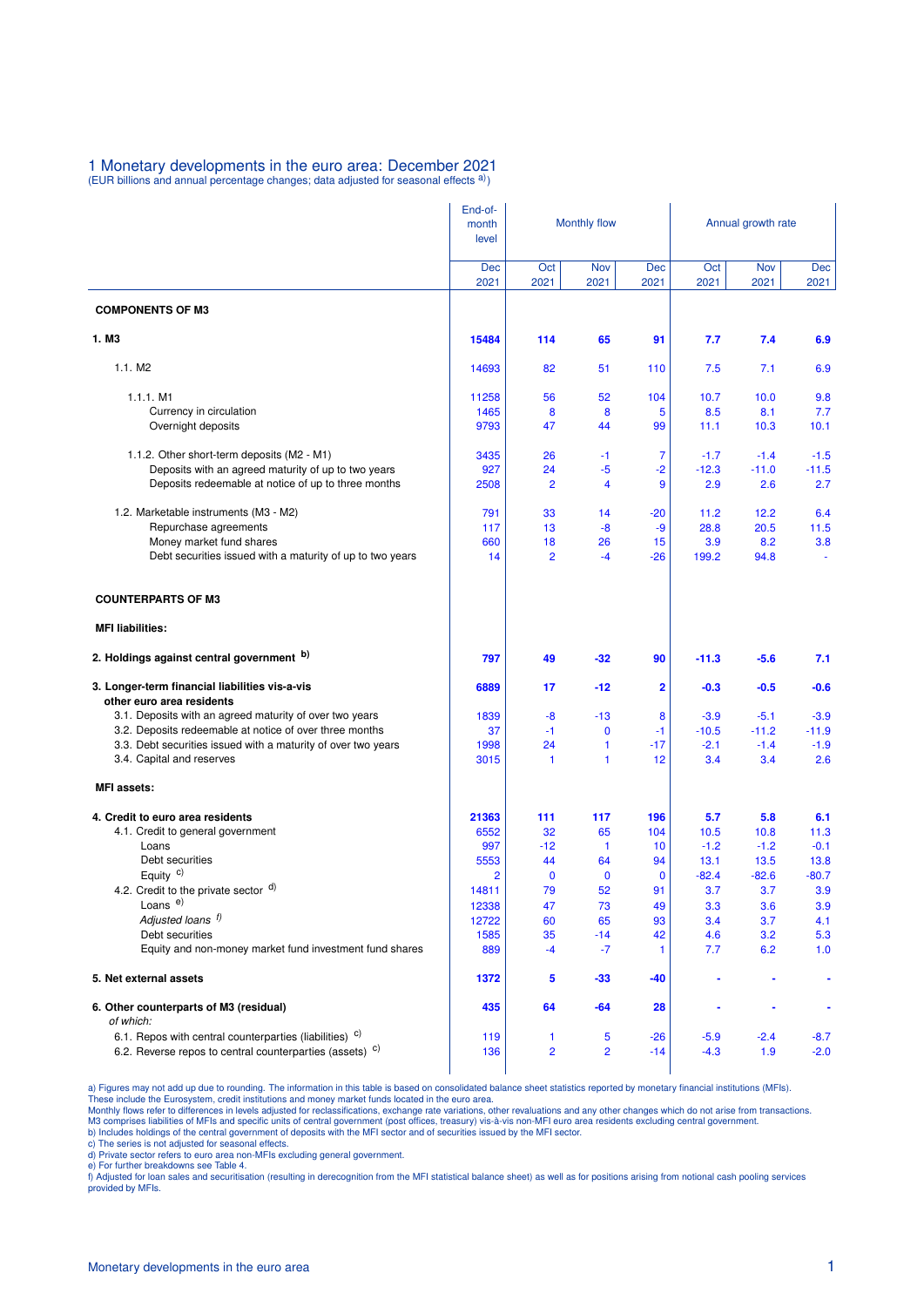## 2 Contributions to the M3 annual growth rate: December 2021<br>(contributions in terms of the M3 annual percentage change; data adjusted for seasonal effects <sup>a)</sup>)

|                                                         | Oct 2021   | <b>Nov 2021</b> | Dec 2021   |
|---------------------------------------------------------|------------|-----------------|------------|
| <b>COMPONENTS OF M3</b>                                 |            |                 |            |
| 1. M1                                                   | 7.6        | 7.1             | 7.0        |
| 1.1. Currency in circulation<br>1.2. Overnight deposits | 0.8<br>6.8 | 0.8<br>6.3      | 0.7<br>6.2 |
| 2. M2 - M1 (other short-term deposits)                  | $-0.4$     | $-0.3$          | $-0.4$     |
| 3. M3 - M2 (marketable instruments)                     | 0.6        | 0.6             | 0.3        |
| <b>COUNTERPARTS OF M3</b>                               |            |                 |            |
| 4. Credit to the private sector                         | 3.7        | 3.7             | 3.9        |
| 5. Credit to general government                         | 4.3        | 4.4             | 4.6        |
| 6. Net external assets                                  | $-0.8$     | $-0.8$          | $-0.8$     |
| 7. Longer-term financial liabilities (inverted sign) b) | 0.1        | 0.2             | 0.3        |
| 8. Remaining counterparts                               | 0.4        | $-0.2$          | $-1.0$     |
| M3 (sum of items 1 to 3, or items 4 to 8)               | 7.7        | 7.4             | 6.9        |

a) Figures may not add up due to rounding. b) Longer-term financial liabilities vis-a-vis euro area residents excluding central government.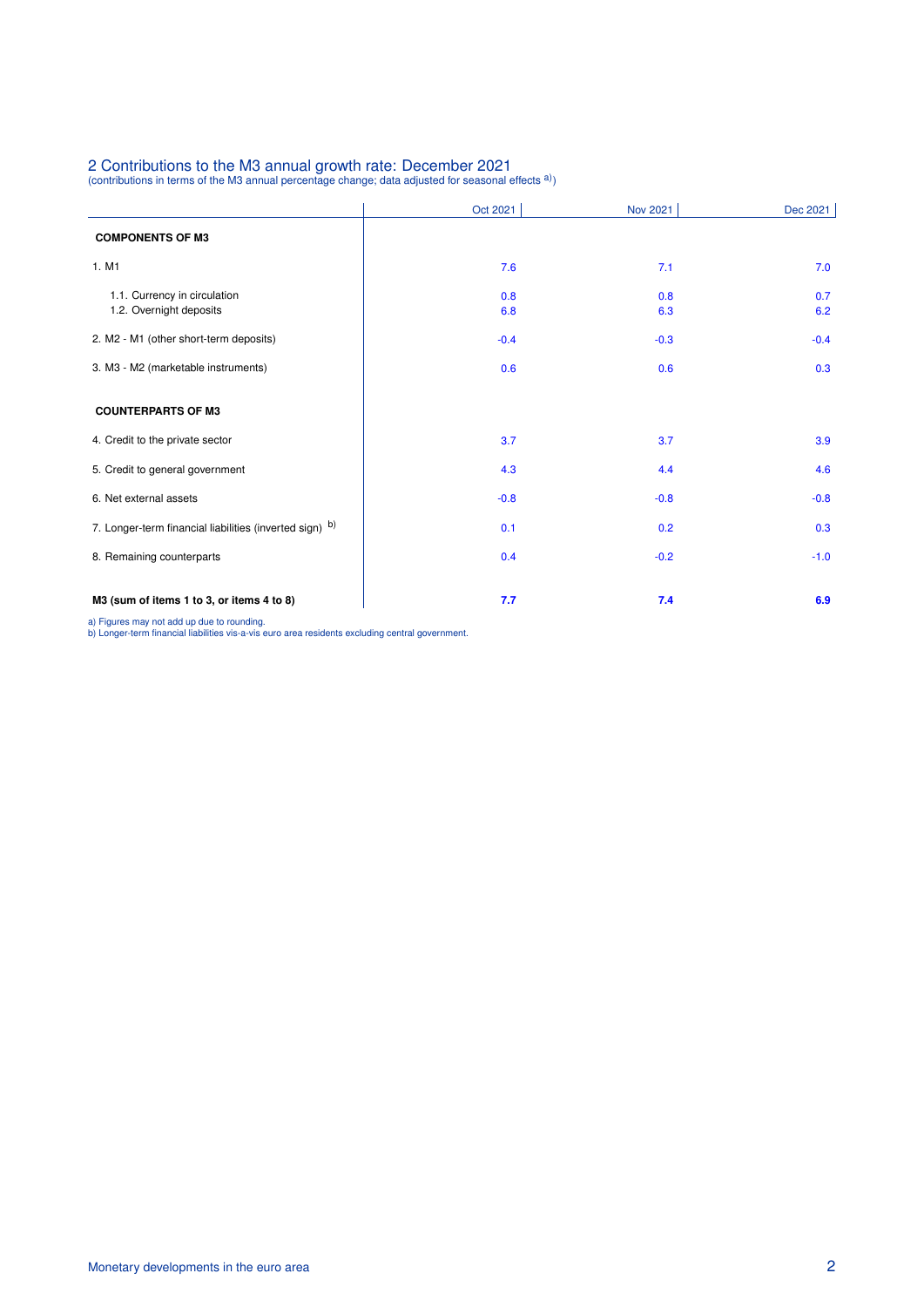## 3 Breakdown of deposits in M3 by holding sector and type: December 2021<br>(EUR billions and annual percentage changes; data adjusted for seasonal effects <sup>a)</sup>)

|                                                                                                                               | End-of-<br>month<br>level | Monthly flow |                |                    | Annual growth rate |             |             |  |
|-------------------------------------------------------------------------------------------------------------------------------|---------------------------|--------------|----------------|--------------------|--------------------|-------------|-------------|--|
|                                                                                                                               | <b>Dec</b><br>2021        | Oct<br>2021  | Nov<br>2021    | <b>Dec</b><br>2021 | Oct<br>2021        | Nov<br>2021 | Dec<br>2021 |  |
| <b>BREAKDOWN OF DEPOSITS IN M3</b>                                                                                            |                           |              |                |                    |                    |             |             |  |
| <b>Total deposits</b>                                                                                                         | 13345                     | 87           | 35             | 96                 | 7.6                | 7.1         | 6.9         |  |
| 1. Deposits placed by households b)                                                                                           | 8082                      | 19           | 17             | 23                 | 6.5                | 6.0         | 5.5         |  |
| 1.1. Overnight deposits                                                                                                       | 5374                      | 18           | 21             | 19                 | 9.6                | 8.9         | 8.2         |  |
| 1.2. Deposits with an agreed maturity of up to two years                                                                      | 373                       | $-5$         | $-6$           | $-5$               | $-13.7$            | $-14.4$     | $-14.8$     |  |
| 1.3. Deposits redeemable at notice of up to three months                                                                      | 2334                      | 6            | $\overline{2}$ | 9                  | 3.9                | 3.4         | 3.4         |  |
| 1.4. Repurchase agreements                                                                                                    | 1                         | $\mathbf{0}$ | $\mathbf 0$    | $\Omega$           | 6.7                | 0.0         | $-18.6$     |  |
| 2. Deposits placed by non-financial corporations                                                                              | 3249                      | 28           | 20             | 37                 | 7.4                | 7.9         | 8.5         |  |
| 2.1. Overnight deposits                                                                                                       | 2823                      | 23           | 23             | 39                 | 10.5               | 10.6        | 11.0        |  |
| 2.2. Deposits with an agreed maturity of up to two years                                                                      | 290                       | 9            | $-3$           | $\mathbf{0}$       | $-10.1$            | $-7.6$      | $-7.0$      |  |
| 2.3. Deposits redeemable at notice of up to three months                                                                      | 129                       | $-2$         | $\mathbf 0$    | $-1$               | $-6.8$             | $-6.1$      | $-4.9$      |  |
| 2.4. Repurchase agreements                                                                                                    | 7                         | -1           | -1             | $-1$               | 44.7               | 35.6        | 98.2        |  |
| 3. Deposits placed by non-monetary financial corporations<br>excluding insurance corporations and pension funds <sup>c)</sup> | 1236                      | 35           | $-2$           | $\overline{7}$     | 18.2               | 15.5        | 13.3        |  |
| 3.1. Overnight deposits                                                                                                       | 963                       | 13           | $-10$          | 15                 | 22.2               | 18.0        | 18.6        |  |
| 3.2. Deposits with an agreed maturity of up to two years                                                                      | 159                       | 13           | 9              | $-4$               | $-8.8$             | $-5.2$      | $-12.8$     |  |
| 3.3. Deposits redeemable at notice of up to three months                                                                      | 20                        | -1           | $\mathbf{1}$   | $-1$               | $-15.2$            | $-9.8$      | $-9.0$      |  |
| 3.4. Repurchase agreements <sup>c)</sup>                                                                                      | 94                        | 9            | $-2$           | -3                 | 49.2               | 46.4        | 23.8        |  |
| 4. Deposits placed by insurance corporations and<br>pension funds                                                             | 229                       | 12           | $-6$           | $-3$               | $-0.4$             | $-3.9$      | $-3.3$      |  |
| 5. Deposits placed by other general government                                                                                | 550                       | $-7$         | $5\phantom{1}$ | 33                 | 6.0                | 6.9         | 9.3         |  |

a) Figures may not add up due to rounding. The information in this table is based on consolidated balance sheet statistics reported by monetary financial institutions (MFIs).<br>These include the Eurosystem, credit institutio